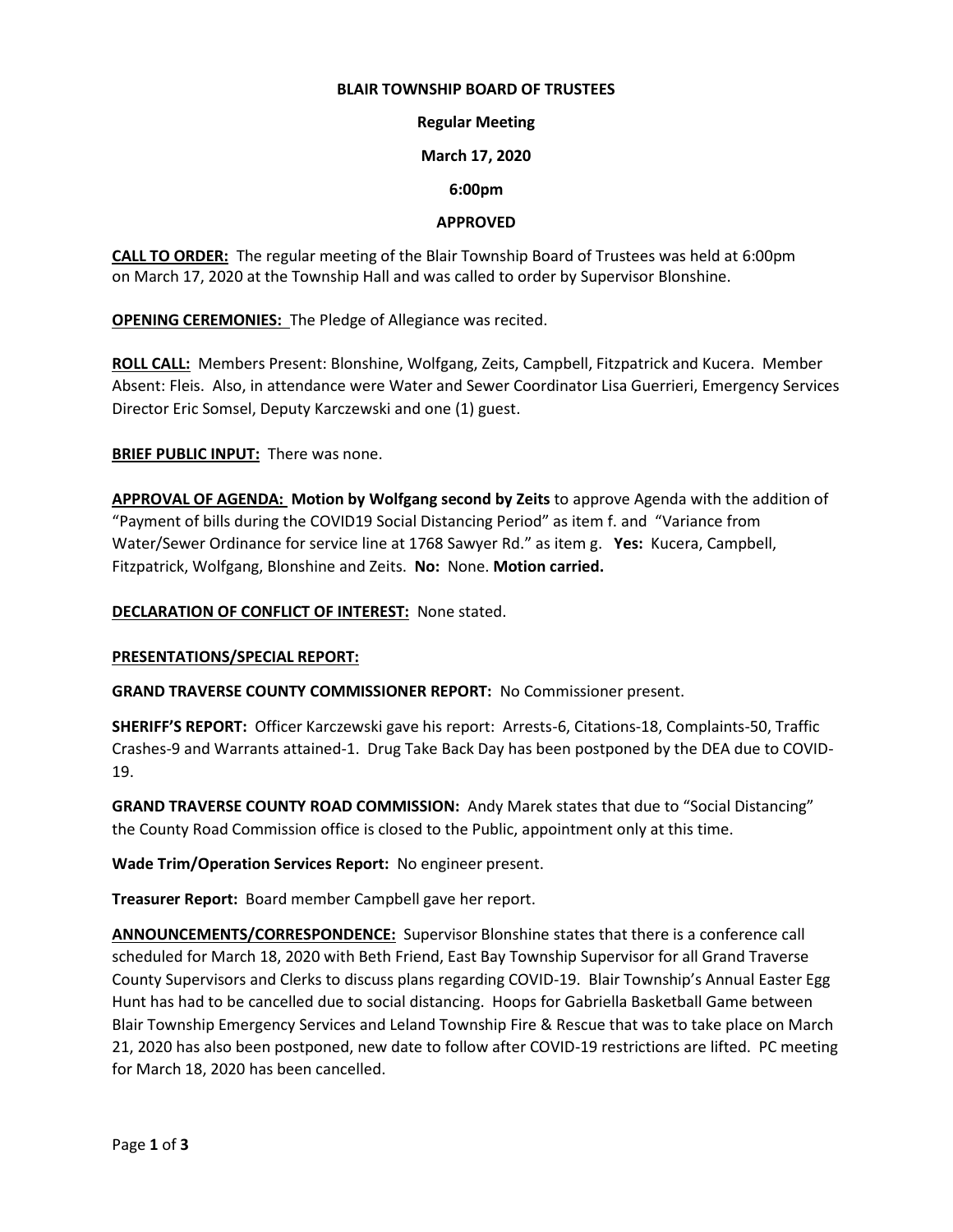Supervisor Blonshine thanked everyone that helped during the week of the election. Jake, Matt and Aaron for set up/tear down and the cleaning crew.

## **CONSENT CLAENDAR**

| <b>FUND</b>             | <b>CHECK NUMBERS</b> | TOTALS       | <b>REPORTS</b>                   |
|-------------------------|----------------------|--------------|----------------------------------|
| <b>Pooled Operating</b> | #3638-3740           | \$114,337.40 | <b>Emergency Services Report</b> |
| Trust & Agency Fund     | #NONE                | \$0.00       | Water Dept. Report               |
| Tax Account             | #6524-6548           | \$523,751.11 | Supervisor/Zoning Report         |
| Payroll Check/EFT       | #1444-1453           | \$44,673.26  | <b>Minutes Regular Meeting</b>   |
| <b>Direct Deposits</b>  |                      | \$67,459.98  | February 11, 2020                |
|                         |                      |              | <b>Budget Meeting Minutes</b>    |
|                         |                      |              | February 26, 2020 and            |
|                         |                      |              | March 4, 2020                    |

**Moved by Wolfgang second by Fitzpatrick** to approve the consent calendar with the following change to the February 11, 2020 Minutes:

Page 1 under REPORTS: Grand Traverse County Road Commission, second sentence should state "he also" instead of "he always". **Motion carried.**

**UNFINISHED BUSINESS:** There was none.

### **NEW BUSINESS:**

## **a. Resolution 2020-02 with Corrected EMS Millage Ballot Language**

**Moved by Blonshine, second by Fitzpatrick** to adopt EMS Millage Ballot Language. **Yes:**  Fitzpatrick, Wolfgang, Blonshine, Zeits, Kucera, Campbell. **No:** None. **Motion carried.**

## **b. Proposed Water Main Extension Request**

Supervisor Blonshine stated that extending this main while MDOT is working on US 31 this summer will save the Township a significant amount of money and will service land that is within the water district.

**Moved by Wolfgang second by Fitzpatrick** to approve the request to extend the existing water main in the SW Quad Co. Rd. 633 and US 31 N to NW Quad of same section. **Yes:** Wolfgang, Blonshine, Zeits, Kucera, Campbell, Fitzpatrick. **No:** None. **Motion carried.**

## **c. Approval of Firework Display Dates-Traverse City Pit Spitters**

**Moved by Wolfgang second by Zeits** to approve Firework Display Dates for Pit Spitters games. **Yes:** Wolfgang, Blonshine, Zeits, Kucera, Campbell, Fitzpatrick. **No:** None. **Motion carried.**